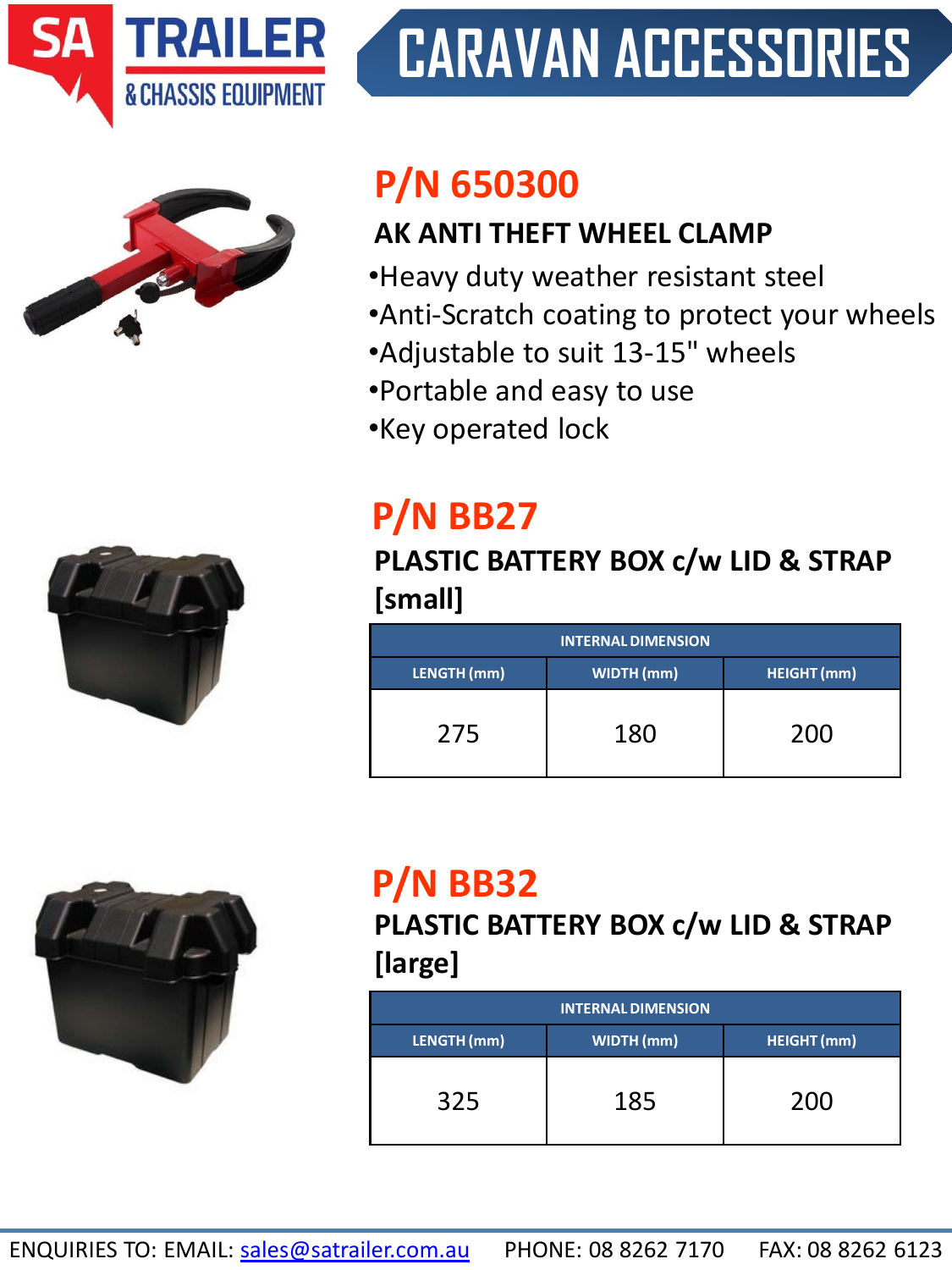ENQUIRIES TO: EMAIL: [sales@satrailer.com.au](mailto:sales@satrailer.com.au) PHONE: 08 8262 7170 FAX: 08 8262 6123

#### 033423 •033427 x 1 •005356 x 2 82 | 1220 | 490 | 190

**CAPACITY (Litre)**

#### **12GAL/55 LTR ROTO CAMPER TANK C/W HOSE FITTINGS**

| <b>PART</b>   | <b>REQUIRE HOSE</b>                      | <b>CAPACITY</b> | <b>LENGTH</b> | <b>WIDTH</b> | <b>HEIGHT</b> |
|---------------|------------------------------------------|-----------------|---------------|--------------|---------------|
| <b>NUMBER</b> | <b>FITTING</b>                           | (Litre)         | (mm)          | (mm)         | (mm)          |
| 006096        | $*006079 \times 2$<br>$*005358 \times 1$ | 55              | 760           | 355          | 230           |

## **ROTO WATER TANK c/w FITTINGS 15GAL / 70LTR**

| <b>PART</b>   | <b>REQUIRE HOSE</b>                      | <b>CAPACITY</b> | <b>LENGTH</b> | <b>WIDTH</b> | <b>HEIGHT</b> |
|---------------|------------------------------------------|-----------------|---------------|--------------|---------------|
| <b>NUMBER</b> | <b>FITTING</b>                           | (Litre)         | (mm)          | (mm)         | (mm)          |
| 006099        | $*006079 \times 1$<br>$*005358 \times 1$ | 70              | 850           | 520          | 160           |

**LENGTH (mm)**

**LENGTH (mm)**

**WIDTH (mm)**

**WIDTH (mm)**

59 865 490 190

**HEIGHT (mm)**

**HEIGHT (mm)**



**PART NUMBER** **REQUIRE HOSE FITTING**

•006083 x 1

#### **POLYETHYLENE WATER TANK c/w FITTINGS – 13GAL / 59LTR**